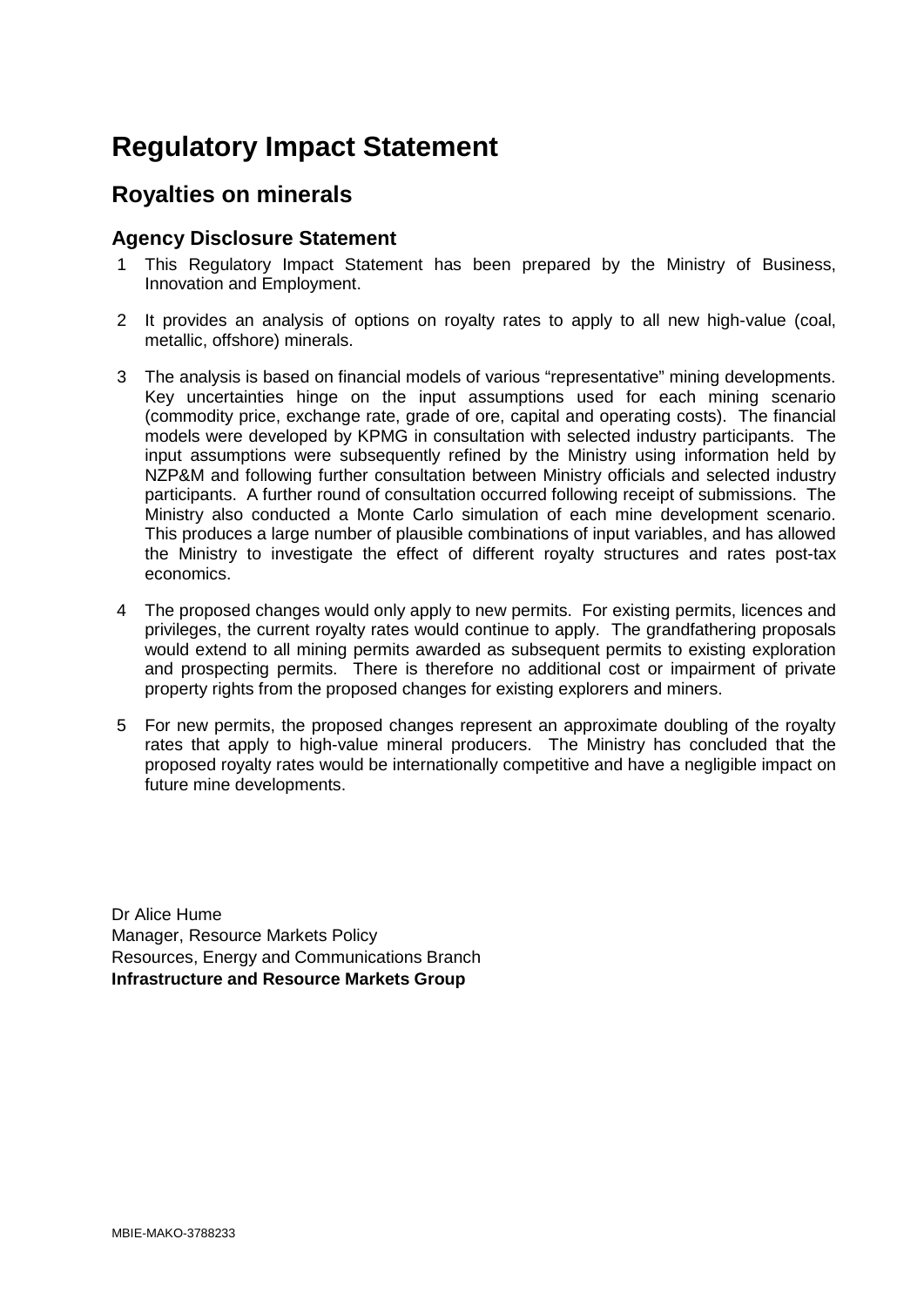# **Status Quo and Problem Definition**

- 6 A royalty is a payment by a miner to the owner of the mineral resource as compensation to the owner for granting the miner the right to remove the minerals and to develop the resource for the miner's own benefit. The Crown receives royalties from the development of Crown-owned minerals.
- 7 A central purpose of the proposed amendments to the Crown Minerals Act 1991 is to ensure that the Crown receives a fair financial return for the development of its minerals for the benefit of New Zealand. The term "fair" is interpreted by the Minister as referring to the need to balance the interests of the Crown (as the owner of Crown-owned minerals for the benefit of New Zealand) and those of mineral prospectors, explorers and miners, taking into account:
	- a. That minerals are a non-renewable resource
	- b. The need to attract ongoing investment in mineral prospecting, exploration and mining in a competitive international environment
	- c. That mineral prospecting, exploration and mining is a high-risk, high-cost and highreward activity
	- d. The need to provide certainty and security for investors by not changing royalty rates during the life of a permit or subsequent permit.
- 8 A discussion paper released in March 2012 titled *Review of the Crown Minerals Act 1991 Regime*<sup>[1](#page-0-0)</sup> proposed a formal review of the royalty rates that apply to Tier 1<sup>[2](#page-1-0)</sup> minerals against criteria for fairness and international competitiveness.
- 9 The proposal for a formal review arose from a sense that the royalties received from minerals development were too low. The nominal Crown take (royalties plus taxes) from mineral development in New Zealand is approximately 33 percent of accounting profits. This compares to a nominal Crown take in overseas jurisdictions which typically ranges from 37 percent to 59 percent of accounting profits, depending on the commodity and the jurisdiction.
- 10 The effective Crown take in New Zealand for "specified minerals" (which include gold, silver, and ironsand) has historically been well below 33 percent of accounting profits. This is due to the concessionary tax rules that apply to specified mineral mining. Inland Revenue and the Treasury are conducting a separate review of the tax rules that apply to specified mineral mining.<sup>[3](#page-1-1)</sup>
- 11 This formal review of mineral royalties was completed in October 2012 with the public release of a discussion document titled Review of the royalty regime for minerals<sup>[4](#page-1-2)</sup>.
- 12 The review of the royalty rates for high-value minerals (metallic minerals, coal, ironsand and all offshore minerals) focused on two questions:
	- a. Is the Crown receiving a fair financial return from the development of its mineral estate?

<span id="page-1-3"></span>-

<sup>1</sup> [http://www.med.govt.nz/sectors-industries/natural-resources/pdf-docs-library/oil-and-gas/crown](http://www.med.govt.nz/sectors-industries/natural-resources/pdf-docs-library/oil-and-gas/crown-minerals-act-review/Review%20of%20the%20Crown%20Minerals%20Act%201991%20regime%20-%20Discussion%20paper.pdf)[minerals-act-review/Review%20of%20the%20Crown%20Minerals%20Act%201991%20regime%20-](http://www.med.govt.nz/sectors-industries/natural-resources/pdf-docs-library/oil-and-gas/crown-minerals-act-review/Review%20of%20the%20Crown%20Minerals%20Act%201991%20regime%20-%20Discussion%20paper.pdf)<br>%20Discussion%20paper.pdf.

<span id="page-1-0"></span> $\frac{2020180030011020papc1.pac1}{2}$  $\frac{2020180030011020papc1.pac1}{2}$  $\frac{2020180030011020papc1.pac1}{2}$  Tier 1 minerals broadly relate to metallic minerals, coal, ironsand and all offshore minerals.<br> $\frac{3}{100}$  http://taxpolicv.ird.govt.nz/sites/default/<u>files/2012-ip-mineral-mining.pdf</u>.

<span id="page-1-1"></span>

<span id="page-1-2"></span><sup>&</sup>lt;sup>4</sup> [http://www.med.govt.nz/sectors-industries/natural-resources/pdf-docs-library/oil-and-gas/crown](http://www.med.govt.nz/sectors-industries/natural-resources/pdf-docs-library/oil-and-gas/crown-minerals-act-review/consultation-on-the-royalty-regime-for-minerals/discussion-paper.pdf)[minerals-act-review/consultation-on-the-royalty-regime-for-minerals/discussion-paper.pdf.](http://www.med.govt.nz/sectors-industries/natural-resources/pdf-docs-library/oil-and-gas/crown-minerals-act-review/consultation-on-the-royalty-regime-for-minerals/discussion-paper.pdf)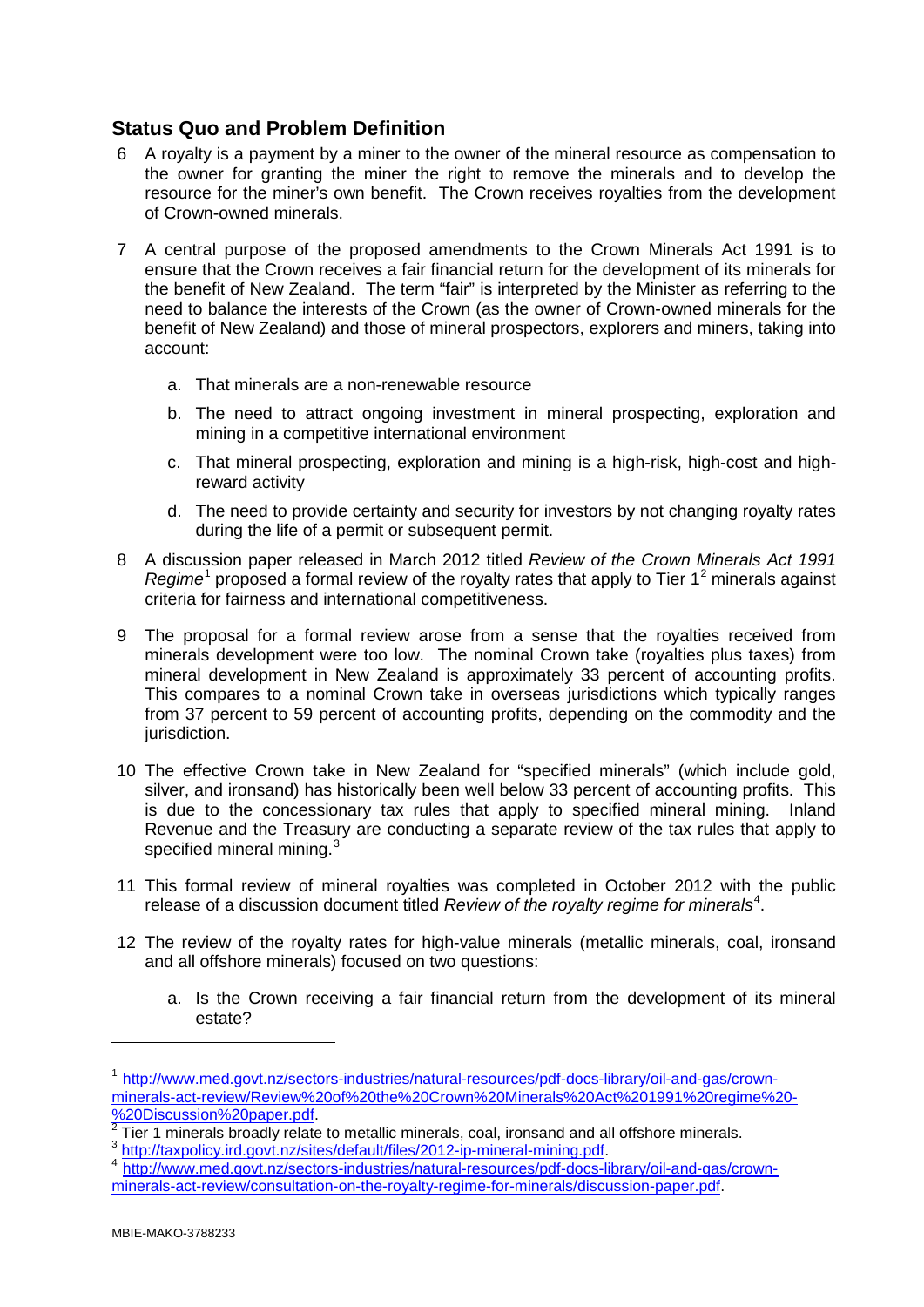- b. Is the royalty regime internationally competitive, particularly when compared to Australia?
- 13 For the purposes of the review, and consistent with the interpretation provided in the Draft Minerals Programme<sup>[5](#page-1-3)</sup>, the Ministry considers that a fair financial return to the Crown means the highest level of Crown revenue across a range of scenarios and sensitivities (such as commodity prices and exchange rates), within the following constraints:
	- a. The Crown receives a guaranteed minimum payment at the outset of production
	- b. Total Crown share (royalty plus taxes) is internationally competitive measured against Australia, Canada and other comparable jurisdictions.

#### **Objectives**

- 14 In responding to the review questions, the review used four key objectives. These are the same as those used in the royalty review for petroleum[6.](#page-2-0) Namely, New Zealand's royalty and fiscal regime for minerals should:
	- a. **Provide a fair return to the Crown as owner of the resource**: This objective has been weighted far more heavily than the other three objectives for the purposes of the review as it is a key part of the purpose statement to the Act under proposed amendments.
	- b. **Be neutral and non-distortionary**: The system should not have the effect that developments that are economic before a royalty is applied become uneconomic after the application of a royalty.
	- c. **Provide appropriate risk-sharing between private investment and the Crown**: The objective relates to the need to balance the interests of the Crown and those of miners. In assessing royalty options against this objective, the Ministry has measured the relative upside to the miner in each  $P90<sup>7</sup>$  $P90<sup>7</sup>$  $P90<sup>7</sup>$  (more conservative) scenario (in terms of lower royalty payments to the Crown relative to current royalty levels) and then the upside to the Crown in each  $P10<sup>8</sup>$  $P10<sup>8</sup>$  $P10<sup>8</sup>$  (more optimistic) scenario. In order to provide an objective and consistent methodology across each commodity modelled, now weighting was applied to the relative importance of upside to the miner in marginal developments versus upside to the Crown in highly profitable price environments.

Whether risks are shared appropriately between private investment and the Crown affects mining companies' perceptions of New Zealand's international competitiveness<sup>[9](#page-2-3)</sup>. . The Ministry weighted this as the second most important objective, after the fair financial return objective.

d. **Be simple to administer for both the Crown and industry**: Unit-base rovalties<sup>[10](#page-2-4)</sup> are administratively simpler than revenue-based royalties, which are in turn simpler than profits-based and hybrid-based royalties.

-

<sup>5</sup> [http://www.med.govt.nz/sectors-industries/natural-resources/pdf-docs-library/oil-and-gas/crown-](http://www.med.govt.nz/sectors-industries/natural-resources/pdf-docs-library/oil-and-gas/crown-minerals-act-review/Draft-Minerals-Programme-Minerals-excluding-petroleum.pdf)

<span id="page-2-0"></span>minerals-act-review/Draft-Minerals-Programme-Minerals-excluding-petroleum.pdf<br>
<sup>[6](http://www.med.govt.nz/sectors-industries/natural-resources/pdf-docs-library/oil-and-gas/crown-minerals-act-review/Draft-Minerals-Programme-Minerals-excluding-petroleum.pdf)</sup> http://www.med.govt.nz/sectors-industries/natural-resources/pdf-docs-library/oil-and-gas/crown-<br>
minerals-act-review/review-of-the-royalty-

<span id="page-2-4"></span><span id="page-2-3"></span>

<span id="page-2-2"></span><span id="page-2-1"></span> $\frac{7}{4}$  $\frac{7}{4}$  $\frac{7}{4}$  A p90 estimate represents the 10<sup>th</sup> percentile of 500 observations from the model.<br><sup>8</sup> A P10 estimate represents the 90<sup>th</sup> percentile of 500 observations.<br><sup>9</sup> International comparisons varied on the mineral be comparable to New Zealand and the importance of the commodity to national GDP in particular countries.<br><sup>10</sup> Unit-based royalties apply a specified price to be paid on the tonnage produced.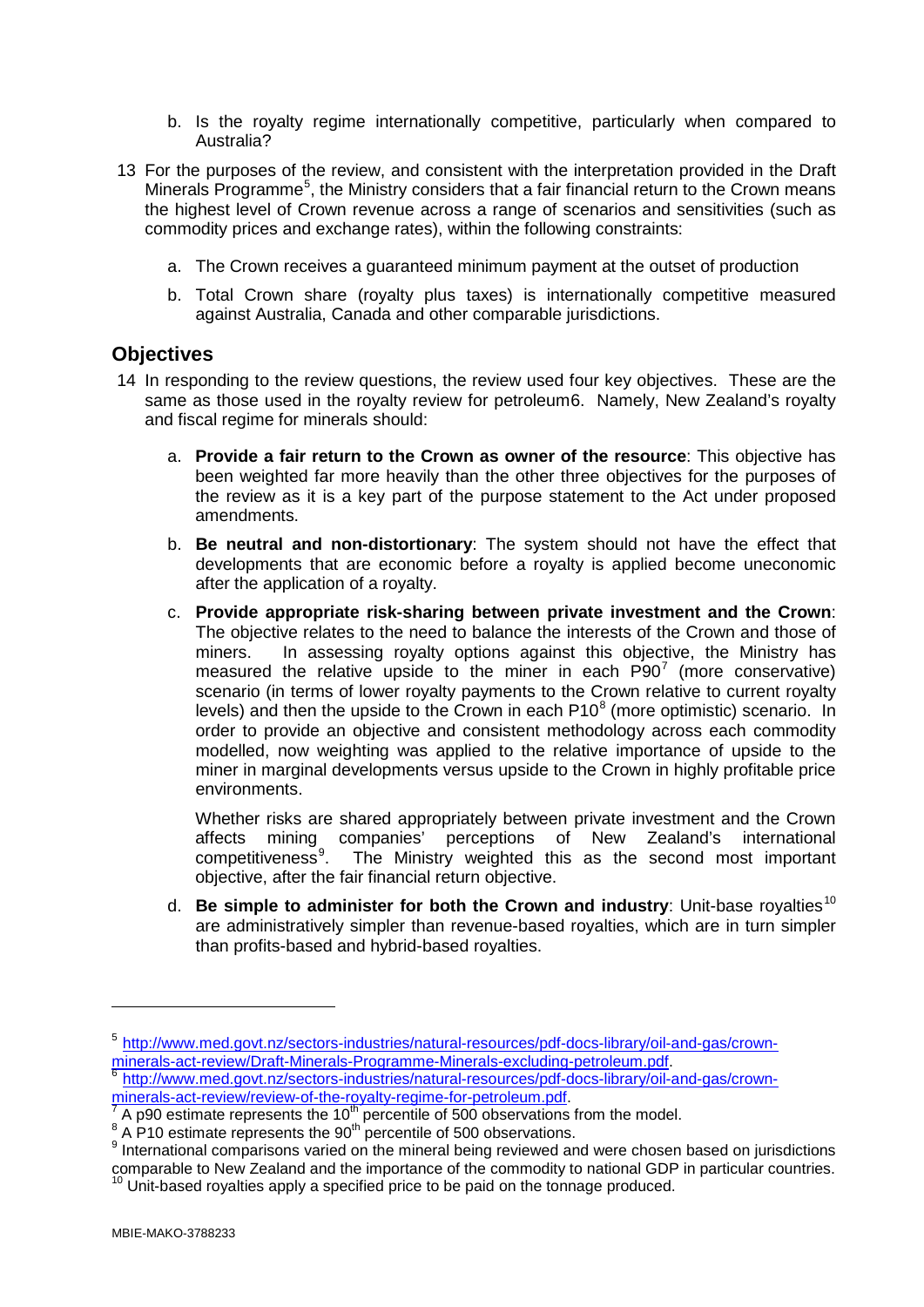The Ministry did not weight this objective heavily for the reason that very few permit holders have chosen to move from the 1996 Minerals Programme for Minerals (MPM) (which was a hybrid royalty of the higher of a one percent ad valorem royalty and a five percent accounting profits royalty) to the more administratively simple royalty regime in the 2008 MPM (which was a unit-based royalty for coal and a tiered ad valorem royalty for gold and silver).

15 The table following paragraph 28 sets out the ranking of each royalty option against each of these objectives and the weightings used.

# **Regulatory Impact Analysis**

*Royalty options reviewed*

- 16 There are three broad types of royalty regimes that apply to minerals. These are:
	- a. **Unit-based royalty**: a unit-based royalty is a specified price applied to each unit produced. Units are typically measured in tonnes or cubic metres, depending on the commodity.
	- b. **Ad valorem royalty** (AVR): a value-based or "ad valorem" royalty is levied on the value of the mineral sold
	- c. **Profit-based royalty**: profit-based royalties take into account both output prices and input costs. There are two main types:
		- i. **Accounting profits royalty** (APR): an accounting profit royalty assesses profit for royalty purposes primarily in financial terms, using defined accounting conventions relating to the treatment of profits, operating and capital expenditures.
		- ii. **Resource rent royalty**: under a resource rent approach, a project is effectively granted a royalty holiday in anticipation of relatively high governmental returns later in mine life. The payment of the resource rent is deferred until all expenditures have been recovered and the project has yielded a predefined target return expressed as an uplift rate or rate of return. A high marginal royalty is then applied to all subsequent operating revenue.
- 17 The Ministry does not favour unit-based royalties because they are economically inefficient. Unit-based royalties do not take account either the market value of the mineral resource or the costs of extraction and production.
- 18 The Ministry does not favour resource rent royalties on the basis that it fails to provide a guaranteed return to the Crown at the outset of production (and therefore it fails to meet the fair financial return objective). It is also administrative complexity, both for miners and the Crown.
- 19 This led the Ministry to focus on AVR, APR or a hybrid of AVR/APR royalty options. The Ministry selected the following five royalty options to be assessed under this review:
	- a. **AVR 1**: a one percent ad valorem royalty
	- b. **AVR 2**: a two percent ad valorem royalty
	- c. **APR**: a 10 percent accounting profit royalty. A five percent accounting profit royalty results in outcomes that are very similar to a one percent AVR. The Ministry was keen to test outcomes with a higher APR
	- d. **Hybrid 1**: a hybrid of a one percent AVR and a 10 percent APR
	- e. **Hybrid 2**: a hybrid of a two percent AVR and a 10 percent APR.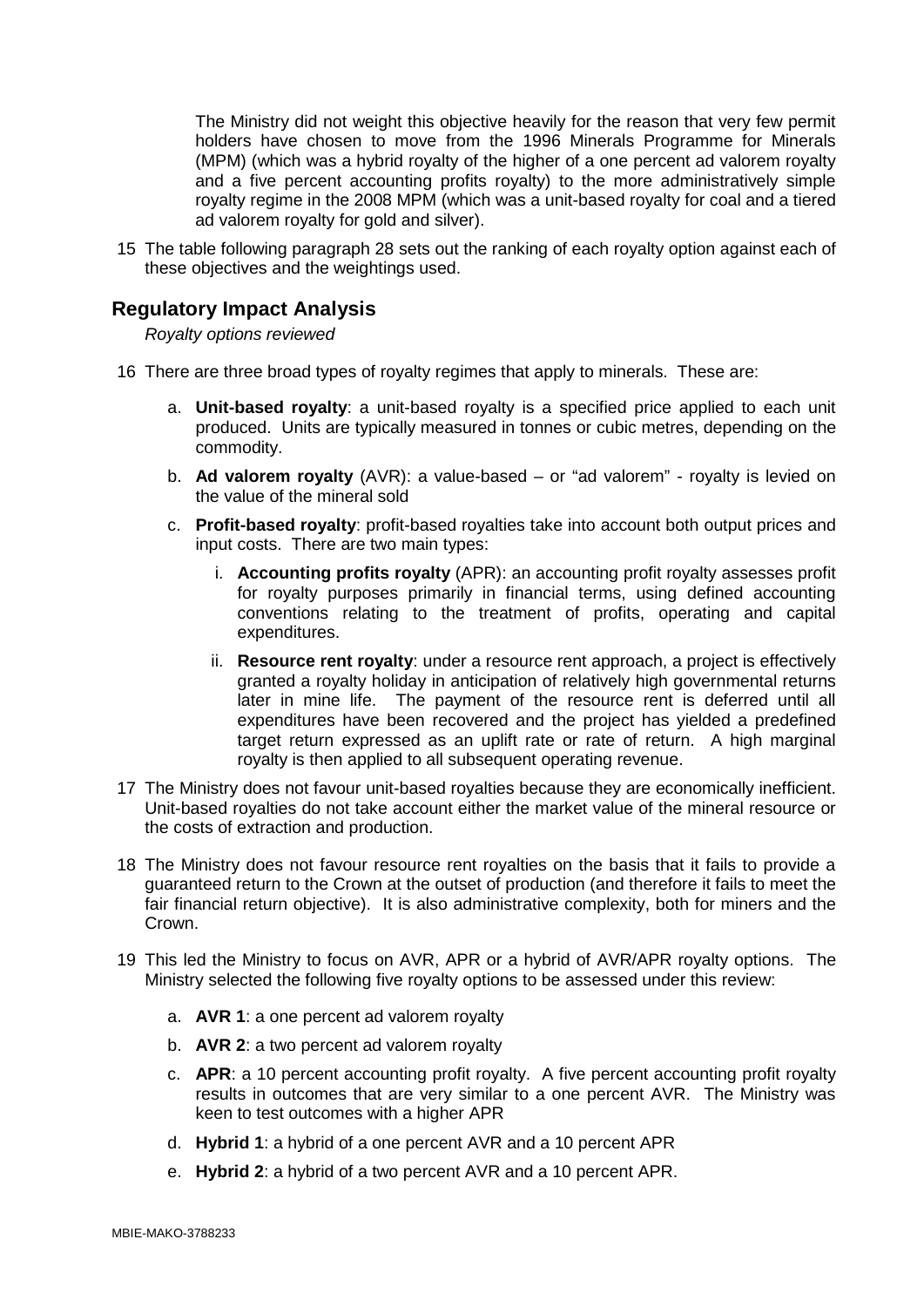- 20 Higher royalty rates were not evaluated as it was judged that this would undermine New Zealand's international competitiveness, particularly when combined with potential changes to the tax rules that applied to specified mineral miners.
- 21 In the case of coal and gold, the Ministry added a materiality threshold. For coal, the 10 percent APR would only be payable by those coal mines with annual accounting profits of more than \$5 million, while for gold the 10 percent APR would apply to those mines with annual accounting profits of more than \$2 million. The purpose here is to tailor the royalty regime to a scenario where the range of future mines to which this royalty might apply is similar to the current range of producing and royalty paying coal and gold mines. Both the coal and gold sectors are characterised by a few highly profitable and productive mines and then a long tail of much smaller, less profitable mines. The materiality threshold is designed to distinguish between these two types of operations.
- 22 In the case of PGE, ironsands, phosphates, and seafloor massive sulphides (SMS), any future mine developments would have to be very large operations. Accordingly, no materiality threshold has been added.

*Models used by the Ministry to benchmark royalty options*

- 23 The Ministry assessed the commercial viability of mining various mineral deposits using a set of discounted cash flow models that include all the relevant income and costs a mining company would expect in the course of exploring, developing and producing from a mineral deposit.
- 24 Models were built to test revenue shares for the Crown, the operator and the landowner across a range of royalty regimes. "Commercial viability" for a mining operation has been defined as where the operation has a positive net present value (NPV), using a discount rate of 10 percent.
- 25 Separate models were developed for each mineral type, because the approaches to mining each mineral and the relevant market characteristics are so different. The exceptions were gold and silver: these were modelled together because silver is a by-product of gold production.
- 26 The financial models are driven by a set of general assumptions (for example, exchange rates and discount rates) and a set of mineral- and mine-specific assumptions (for example, commodity prices, capital and operating expenses, tax rules, and freight and decommissioning costs).

#### *Modelling results*

- 27 The results of the modelling carried out by the Ministry included some consistent themes:
	- a. The **hybrid options performed best under the fair financial return objective** as they provide both a guaranteed minimum return at the outset of production and upside to the Crown in cases where the mine is highly profitable. In contrast, the pure APR option performed poorly against this objective, mainly because it fails to deliver a guaranteed minimum return to the Crown at the outset of production. Given the high capital requirements of mine development, the modelling indicated it could take several years before a pure APR royalty regime would result in a royalty payment to the Crown in some mine development scenarios.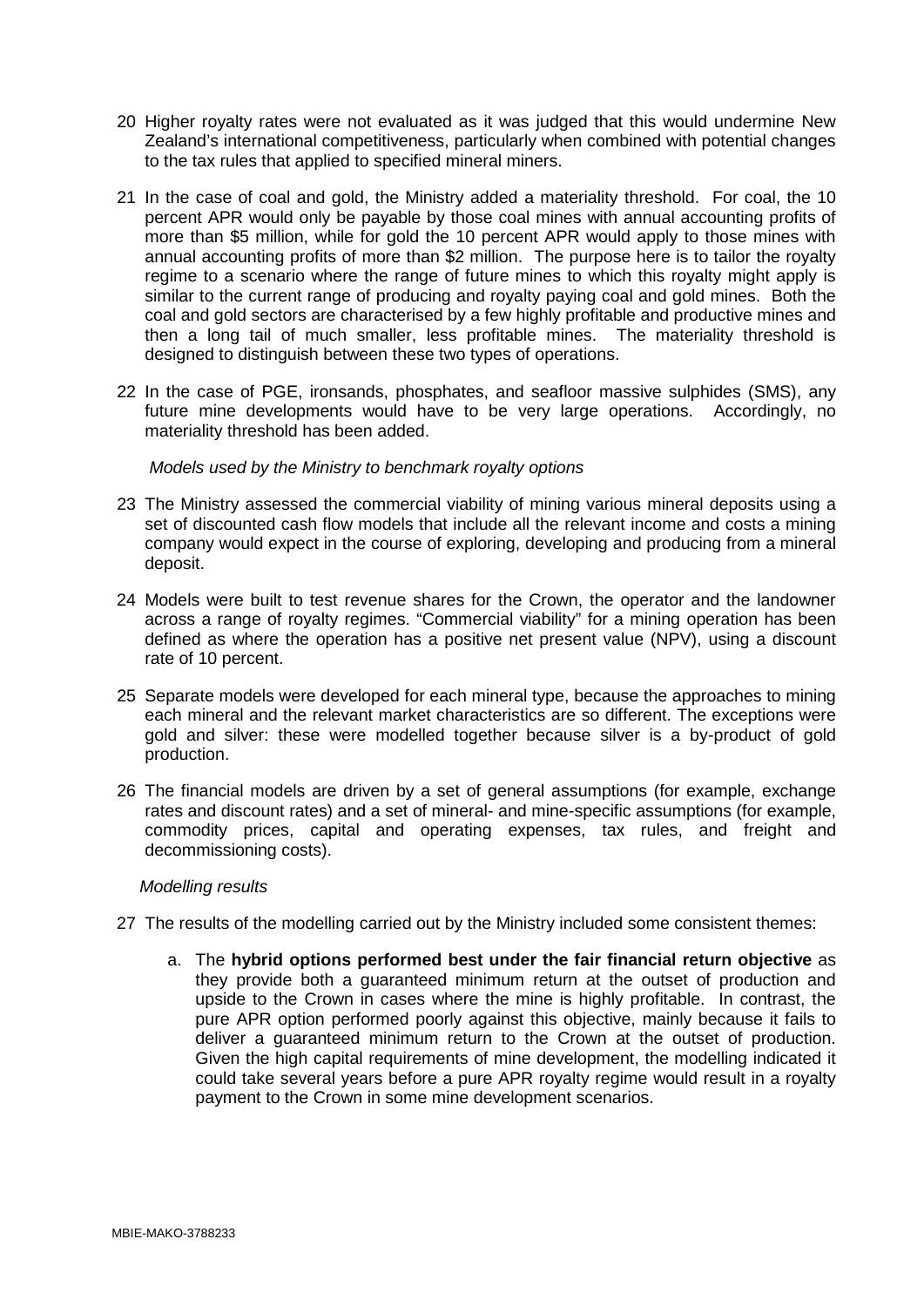- b. The **pure APR royalty performs best against the "neutral/non-distortionary" and "appropriate risk-sharing" objectives**. However, the modelling highlighted the overwhelming importance of commodity prices, development costs and exchange rates to the overall economics of the mine. The number of additional mines under the pure APR option relative to the other royalty options was negligible across all the commodities modelled. For this reason, the "neutral/non-distortionary" objective was given a relatively low weighting.
- c. The **pure AVR royalty options are simple to administer**, but they take no account of the profitability of different mining operations. While pure AVR royalties provide a guaranteed minimum return to the Crown, they provide little upside to the Crown in the case of highly profitable developments. The AVR options therefore performed relatively poorly against both the "fair financial return" and "appropriate risk-sharing" objectives.
- 28 The results of the modelling are summarised in the table below. The results have been ordered from one to five, with one being the best and five the worst.

| Ranking of royalty options against objectives |                |                |                |                         |                           |
|-----------------------------------------------|----------------|----------------|----------------|-------------------------|---------------------------|
|                                               | Coal           | Gold/silver    | <b>PGE</b>     |                         | Ironsand Phosphate        |
| Fair financial return (55%)                   |                |                |                |                         |                           |
| <b>AVR 1%</b>                                 | 5              | 3              | 3              | 3                       | 3                         |
| <b>AVR 2%</b>                                 | 4              | 3              | 3              | 3                       | $\ensuremath{\mathsf{3}}$ |
| APR 10%                                       | 3              | 5              | 5              | 5                       | 5                         |
| Hybrid 1% AVR / 10% APR                       | $\overline{2}$ | $\overline{2}$ | $\overline{2}$ | $\overline{2}$          | $\overline{c}$            |
| Hybrid 2% AVR / 10% APR                       | $\overline{1}$ | 1              | $\mathbf{1}$   | $\mathbf{1}$            | $\mathbf{1}$              |
| Neutrality/non-distortionary (10%)            |                |                |                |                         |                           |
| <b>AVR 1%</b>                                 | $\overline{c}$ | 1              | $\overline{c}$ | 1                       | $\overline{c}$            |
| <b>AVR 2%</b>                                 | 4              | 4              | 4              | 4                       | 4                         |
| APR 10%                                       | 1              | $\overline{2}$ | 1              | $\overline{2}$          | 1                         |
| Hybrid 1% AVR / 10% APR                       | 2              | 3              | 3              | 3                       | 2                         |
| Hybrid 2% AVR / 10% APR                       | 4              | 5              | 4              | 5                       | 4                         |
| Appropriate risk sharing (25%)                |                |                |                |                         |                           |
| <b>AVR 1%</b>                                 | 4              | 5              | 5              | 5                       | 5                         |
| <b>AVR 2%</b>                                 | 5              | 4              | 4              | 4                       | $\overline{4}$            |
| APR 10%                                       | $\mathbf{1}$   | 1              | $\mathbf{1}$   | $\mathbf{1}$            | $\mathbf{1}$              |
| Hybrid 1% AVR / 10% APR                       | $\overline{2}$ | $\overline{2}$ | $\overline{2}$ | $\overline{2}$          | 2                         |
| Hybrid 2% AVR / 10% APR                       | 3              | 3              | 3              | 3                       | 3                         |
| Administrative simplicity (10%)               |                |                |                |                         |                           |
| <b>AVR 1%</b>                                 | 1              | 1              | 1              | 1                       | 1                         |
| <b>AVR 2%</b>                                 | 1              | 1              | 1              | 1                       | 1                         |
| APR 10%                                       | 3              | 3              | 3              | 3                       | 3                         |
| Hybrid 1% AVR / 10% APR                       | 4              | 4              | 4              | 4                       | 4                         |
| Hybrid 2% AVR / 10% APR                       | 4              | 4              | 4              | 4                       | 4                         |
| Weighted total                                |                |                |                |                         |                           |
| <b>AVR 1%</b>                                 | 5              | 3              | 4              | 3                       | 4                         |
| <b>AVR 2%</b>                                 | 4              | 4              | 3              | 4                       | 3                         |
| APR 10%                                       | 3              | 5              | 5              | 5                       | 5                         |
| Hybrid 1% AVR / 10% APR                       | $\overline{c}$ | 2              | $\overline{c}$ | $\overline{\mathbf{c}}$ | $\overline{\mathbf{c}}$   |
| Hybrid 2% AVR / 10% APR                       | $\mathbf{1}$   | $\mathbf{1}$   | $\mathbf{1}$   | $\overline{1}$          | $\mathbf{1}$              |

**Ranking of royalty options against objectives**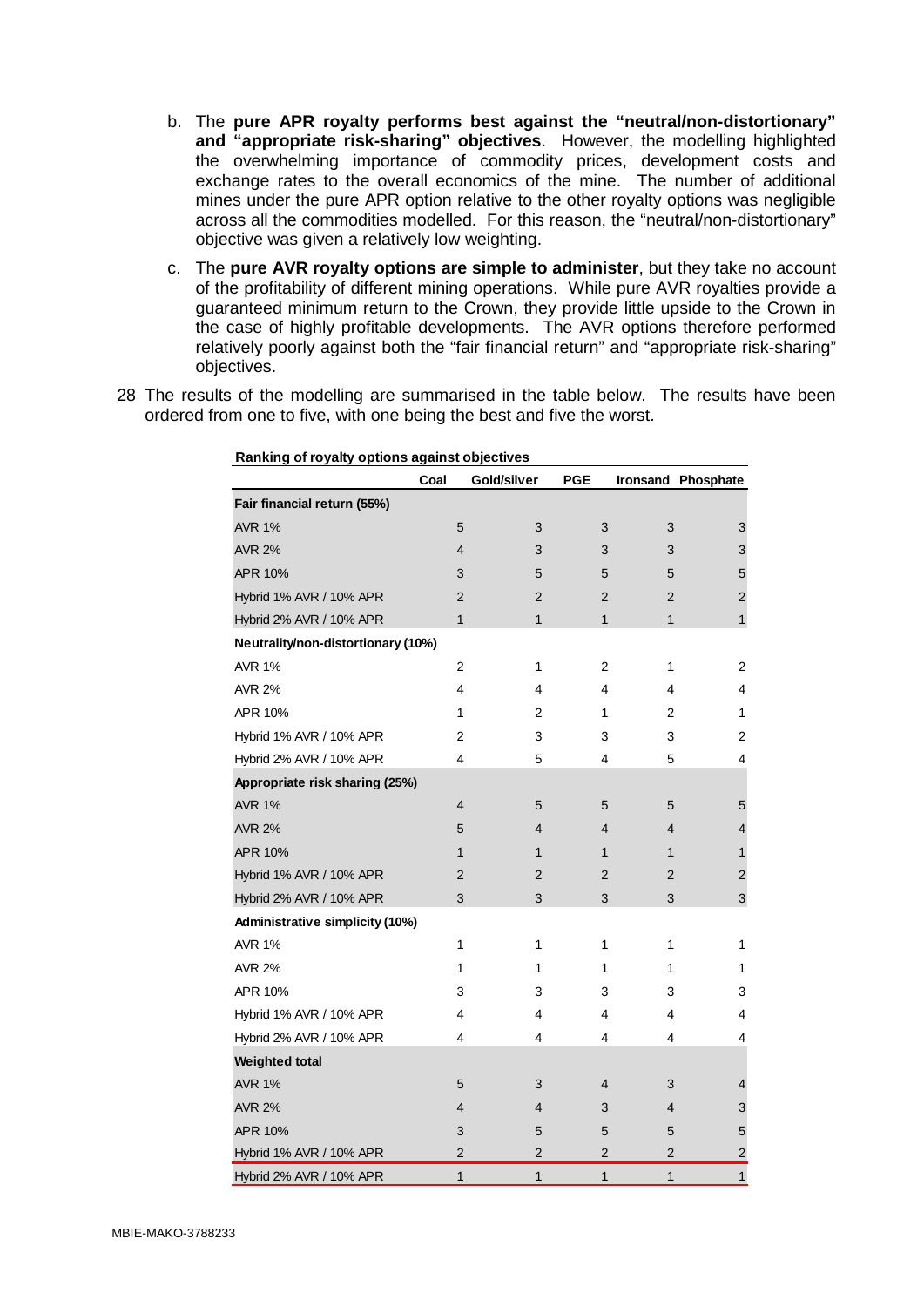29 The impact of each royalty option, relative to the status quo, on the project economics for miners is summarised in Tables 6, 11, 16, 21, 26 and 30 of the discussion document and is reproduced in Annex 2.

## **Consultation**

- 30 A discussion document titled *Review of the royalty regime for minerals* was released for public consultation in October 2012.
- 31 Nine submissions were received from industry representatives, lobby groups and iwi. There was a mixture of support and disagreement over the proposed royalty rates.
- 32 Straterra, the West Coast Commercial Gold Miner's Association (WCCGMA) and the Chatham Islands Enterprise Trust supported the proposed rates, with some caveats expressed around the modelling assumptions used.
- 33 Solid Energy, OceanaGold and New Zealand Coal & Carbon disagreed with the proposed rates and argued that:
	- a. the broader economic benefits of mining should have been a factor in determining what was a fair financial return
	- b. the proposed rates would reduce New Zealand's international competitiveness
	- c. the modelling assumptions used were not representative of their operations
	- d. the distortionary impact of the AVR would result of high-grading of the resource and a less than optimal extraction of the resource.
- 34 Follow up consultation was undertaken with selected industry participants (Straterra, Solid Energy, New Zealand Coal & Carbon, OceanGold, WCCGMA) to work through the modelling assumptions. The discussions clarified the reasons behind choosing particular mine development scenarios, the source of input assumptions and, in a few instances, correcting the royalty and/or tax rates used in the international comparisons where this was shown to be incorrect. These discussions did not require the Ministry to rerun the models using different input assumptions.
- 35 No submissions were received from Newmont Waihi Gold, Trans-Tasman Resources, Chatham Rock Phosphate Ltd and Bathurst Resources. Each of these companies was consulted extensively during the course of the review to test the input assumptions used in the financial modelling. Each of these companies expressed their comfort with the proposed royalty rates to officials.
- 36 Other issues raised in submissions included:
	- a. regional distribution and/or distribution of royalties to iwi
	- b. the ongoing application of the Energy Resources Levy to opencast coal mining and South Island lignite development
	- c. the extension of the proposed grandfathering provisions to include the amalgamation of permits.
- 37 Each of these issues is outside the scope of the review and is not addressed here.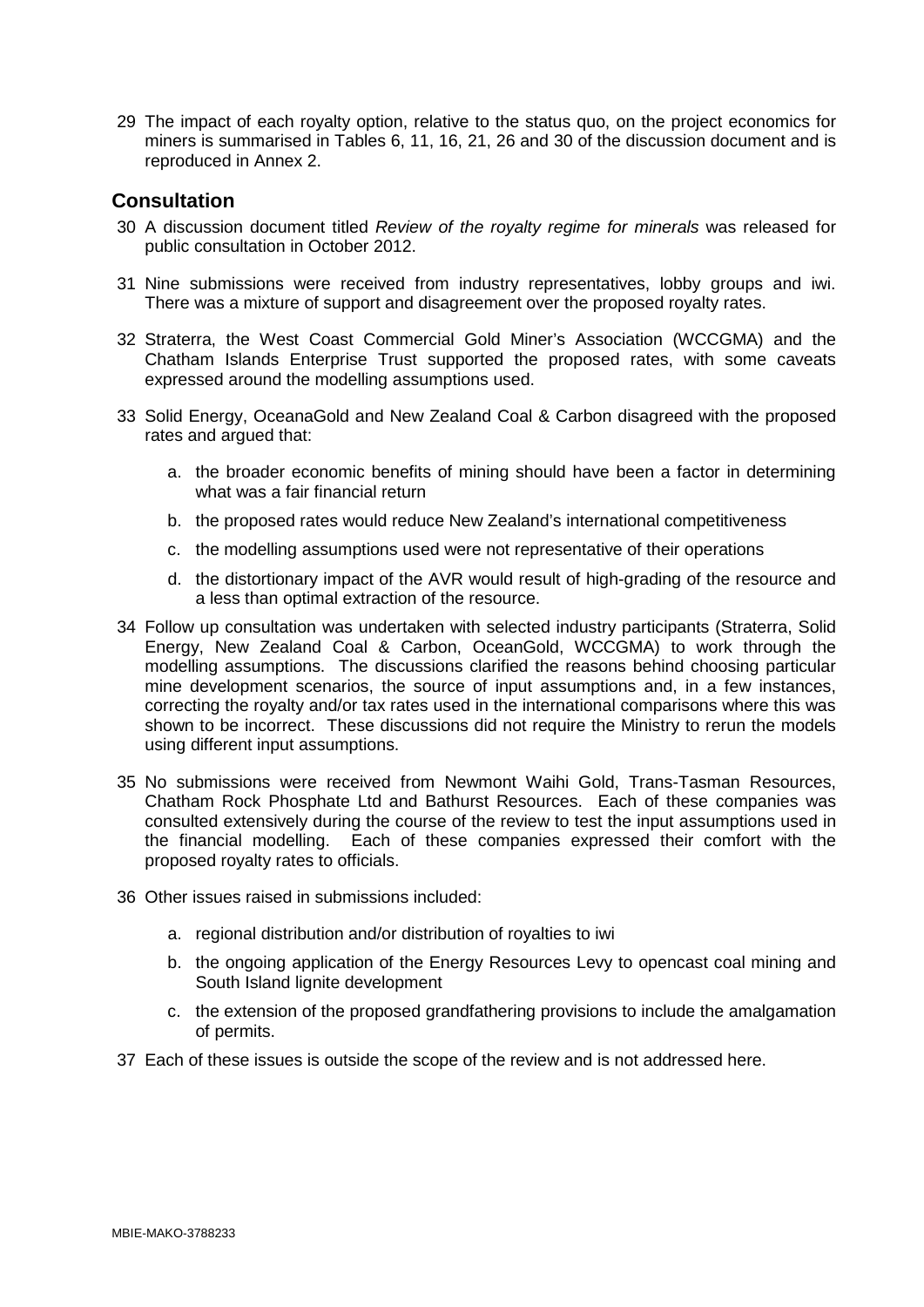# **Conclusions and Recommendations**

- 38 The Ministry considers the "fair financial return" objective to be far more important than the other objectives. This has led to the Ministry favouring a hybrid of a low ad-valorem royalty, which ensures that the Crown (for the benefit of New Zealand) always receives some return from the mining of its minerals, and an accounting profits royalty, so that the Crown shares in the benefits if a mining development proves to be particularly profitable. The Hybrid 2 royalty option performed better than the Hybrid 1 royalty option against the "fair financial return" objective and is what is the Ministry recommends.
- 39 The modelling work undertaken also showed that:
	- a. the proposed royalty rates would be internationally competitive
	- b. geological prospectivity, commodity prices, exchange rates and development costs are far more material to the project economics of mining than royalty rates at the proposed levels
	- c. the proposed royalty rates will have a negligible impact on future mine developments.
- 40 On this basis, the Ministry recommends the following new royalty rates:
	- a. For **new coal, offshore and metallic minerals**, a hybrid royalty of the higher of a two percent AVR or a 10 percent APR. Coal and gold would be subject to the following materiality thresholds before the 10 percent APR would apply:
		- i. For coal annual accounting profits of \$5 million
		- ii. For gold annual accounting profits of \$2 million.
	- b. For **underground coal gasification**, a hybrid of the higher of a one percent AVR or a 10 percent APR. This is a holding rate which would be reviewed once the project economics of underground coal gasification become clearer.
	- c. The existing threshold of \$200,000 of annual net sales revenues, after which permit holders are liable to pay a royalty would remain.
- 41 A comparison of the proposed rates to the current rates is provided in Annex 1.
- 42 The proposed new royalty rates would apply to new permits only. For existing permits, licences and privileges, the current royalty rates would continue to apply.
- 43 The proposed hybrid royalty would mirror the hybrid royalty regime used in the 1996 Minerals Programme for Minerals and the 1996 Minerals Programme for Coal.
- 44 No change is proposed to the royalty regime and rates that apply to low-value minerals. The specified royalty rates in the 2008 Minerals Programme for Minerals, adjusted by changes in the Producer Price Index, will continue. For those low-value minerals to which no specified royalty rate has been stipulated, a catch all royalty one percent AVR is proposed. This is a continuation of current practice.

#### *Financial implications of the proposed royalties*

45 The proposed new royalty rates represent an approximate doubling of the royalty rates that currently apply.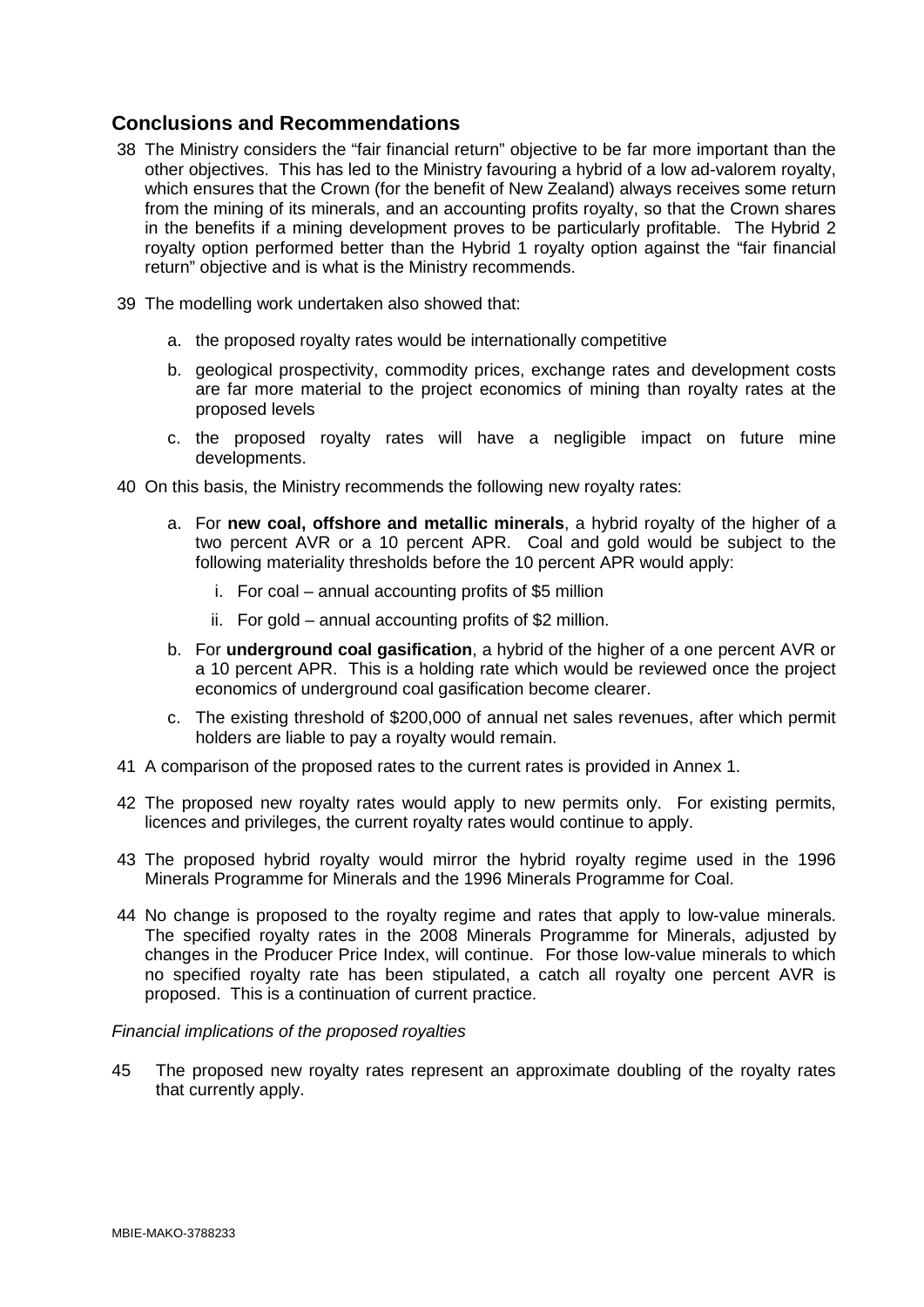- 46 The implications for future royalty take are estimates based on "representative" future mine developments. Using the base case scenarios and a discount rate of 10 percent, the net present value to the Crown is calculated at \$399 million, an increase of \$194 million from existing levels.
- 47 Aggregating the more conservative P90 and more optimistic P10 outputs across each of the base case scenarios modelled, results in an additional net present value to the Crown relative to the status quo of \$105 million and \$419 million respectively.

## **Implementation**

- 48 Subject to Cabinet agreement, the new royalty regime will be drafted into regulations. These regulations will then be subject to a short period of public consultation.
- 49 The new regulations would come into force at the same time as the passage of Crown Minerals (Permitting and Crown Land) Bill into law and the 2013 Minerals Programme for Petroleum and the 2013 Minerals Programme for Minerals. The package of changes is slated to come into force in April 2013.

## **Monitoring, Evaluation and Review**

- 50 The grandfathering proposals mean that it could be some time before the proposed changes to the new rates have any noticeable impact on Crown royalty returns. The Ministry proposes to conduct a review after five years (i.e. in 2018). The review would seek to evaluate the impact of the changes to royalty rates:
	- a. On royalty receipts
	- b. On mineral exploration and mining activity.
- 51 The assessment of mineral exploration and mining activity is likely to be largely qualitative as exogenous factors such as commodity prices and mineral exploration and development costs have a far larger impact on mining activity than royalty rates.
- 52 Should New Zealand's prospectivity change due to a series of large discoveries, the review could assess the potential to lift royalty rates further.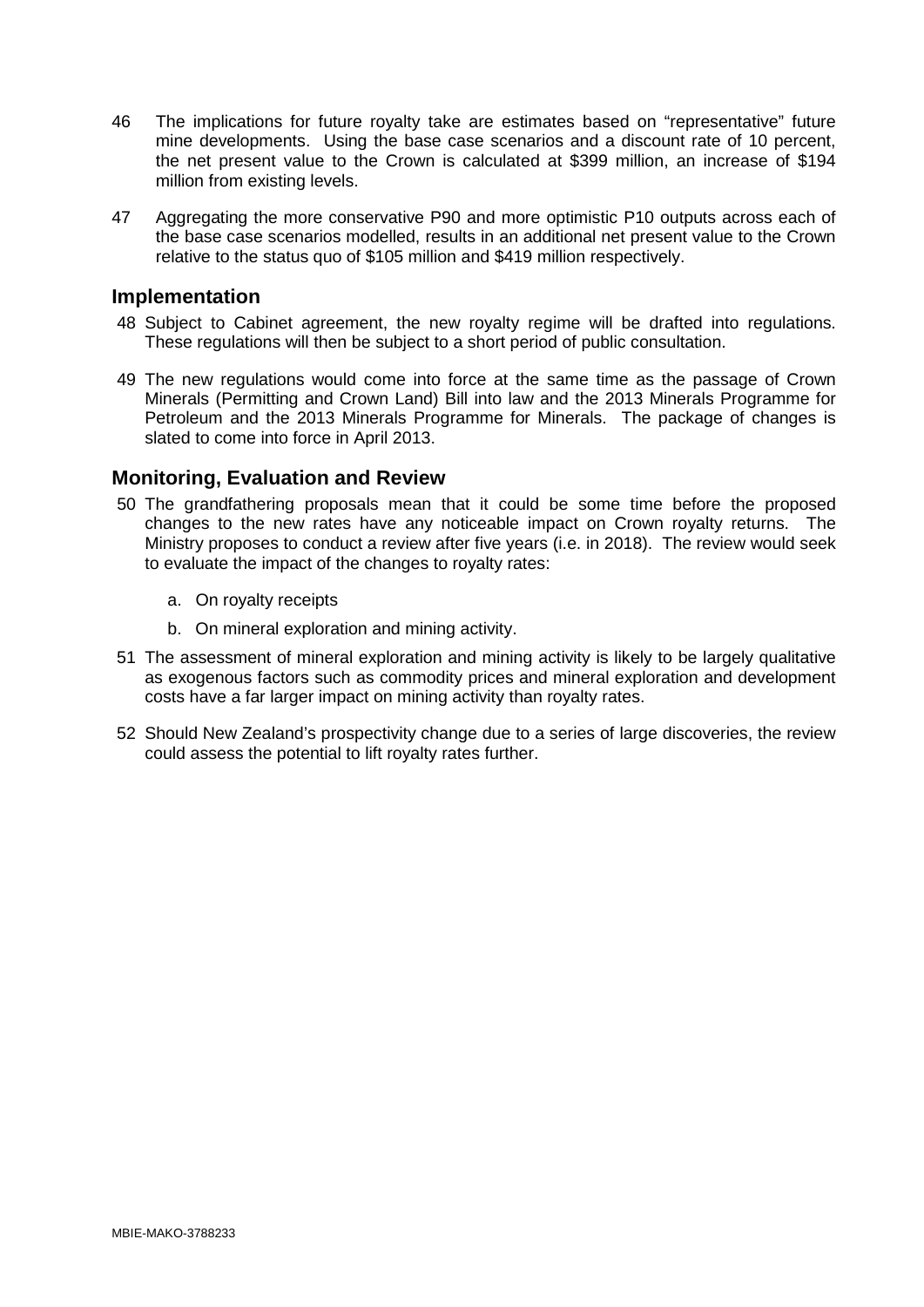# **Annex 1: Current royalty rates and proposed changes**

|                                      |                           | <b>Current regime</b>                                                                           |                                                                          |                     | <b>Proposed royalty regime</b>                        |                                                               |
|--------------------------------------|---------------------------|-------------------------------------------------------------------------------------------------|--------------------------------------------------------------------------|---------------------|-------------------------------------------------------|---------------------------------------------------------------|
| <b>Mineral</b>                       | <b>Royalty</b><br>type    | <b>Rates</b>                                                                                    | <b>Thresholds</b>                                                        | <b>Royalty type</b> | <b>Rates</b>                                          | <b>Thresholds</b>                                             |
| Coal                                 | Unit-based<br>(per tonne) | \$1.40 hard and semi-hard<br>coking<br>\$0.80 thermal and semi-soft<br>coking<br>\$0.30 lignite |                                                                          | Hybrid AVR/APR      | Higher of<br>$\bullet$ 2% AVR<br>10% APR<br>$\bullet$ | <b>APR</b><br>applies<br>to<br>> \$5m<br>accounting<br>profit |
| <b>Gold and silver</b>               | <b>Tiered AVR</b>         | 1% or 2% AVR                                                                                    | AVR applies<br>2%<br>annual<br>to<br>net<br>sales<br>revenue<br>> \$1.5m | Hybrid AVR/APR      | Higher of<br>2% AVR<br>$\bullet$<br>10% APR           | <b>APR</b><br>applies<br>to<br>> \$2m<br>accounting<br>profit |
| <b>Platinum</b><br>group<br>elements | <b>Tiered AVR</b>         | 1% or 2% AVR                                                                                    | AVR applies<br>2%<br>annual<br>to<br>net<br>sales<br>revenue<br>> \$1.5m | Hybrid AVR/APR      | Higher of<br><b>2% AVR</b><br>$\bullet$<br>10% APR    |                                                               |
| <b>Ironsands</b>                     | Ministerial<br>discretion |                                                                                                 |                                                                          | Hybrid AVR/APR      | Higher of<br>2% AVR<br>10% APR                        |                                                               |
| Phosphate                            | Ministerial<br>discretion |                                                                                                 |                                                                          | Hybrid AVR/APR      | Higher of<br>2% AVR<br>10% APR                        |                                                               |
| Seafloor massive<br>sulphides        | Ministerial<br>discretion |                                                                                                 |                                                                          | Hybrid AVR/APR      | Higher of<br>2% AVR<br>$\bullet$<br>10% APR           |                                                               |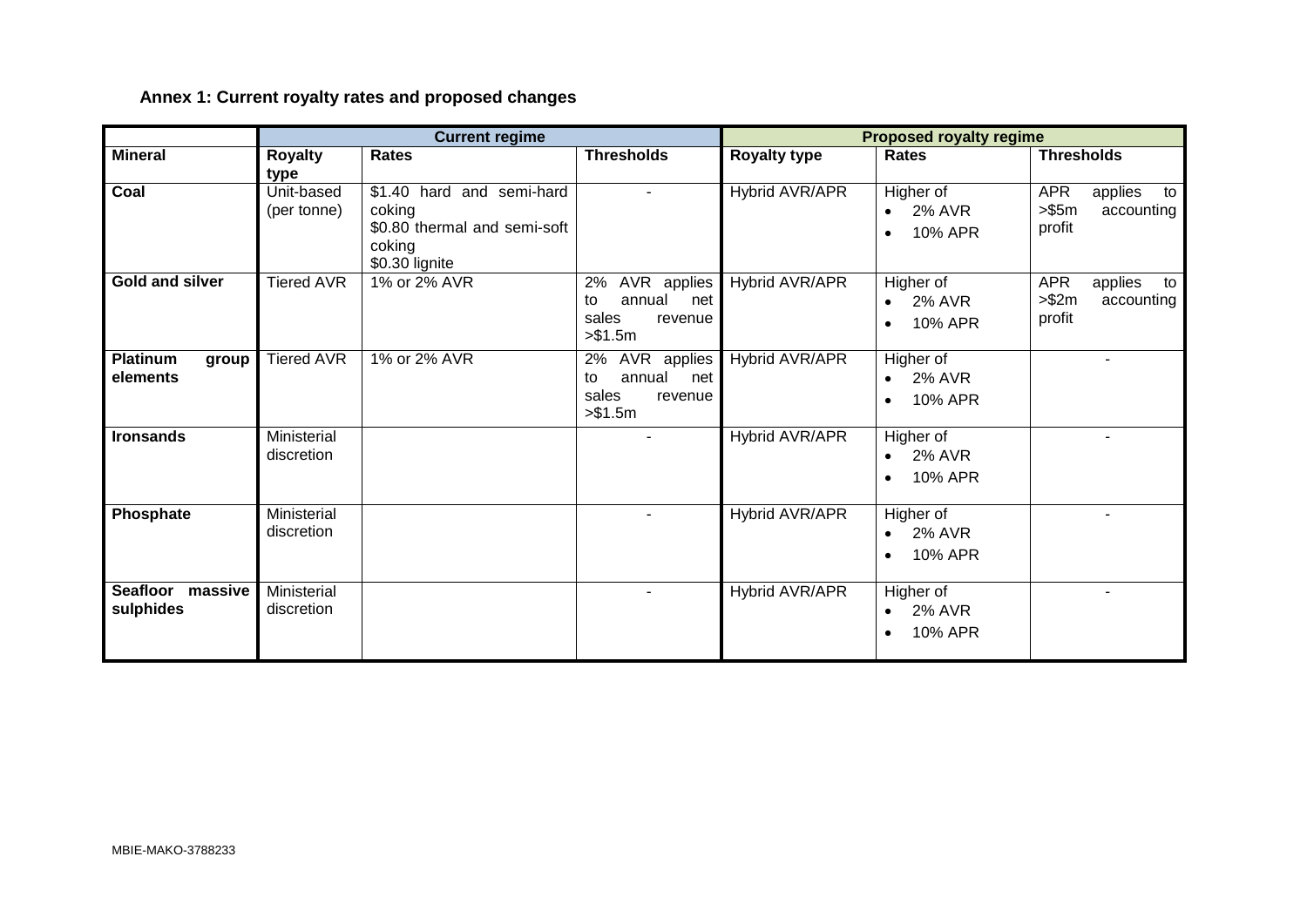#### **Annex 2**

|                                          |            | One million tonne pa<br><b>HCC opencast</b> |             | 100,000 tonne pa sub-<br>bituminous opencast |            |            |  |
|------------------------------------------|------------|---------------------------------------------|-------------|----------------------------------------------|------------|------------|--|
|                                          | <b>P90</b> | P <sub>50</sub>                             | <b>P101</b> | P90                                          | <b>P50</b> | <b>P10</b> |  |
| Status quo                               | $-47.8$    | 262.3                                       | 590.7       | $-28.6$                                      | 3.1        | 35.3       |  |
| <b>1% AVR</b>                            | $-47.8$    | 260.4                                       | 585.3       | $-28.7$                                      | 2.8        | 34.8       |  |
| <b>2% AVR</b>                            | $-54.2$    | 250.9                                       | 573.0       | $-29.5$                                      | 2.0        | 33.7       |  |
| <b>10% APR</b>                           | $-44.9$    | 239.8                                       | 536.7       | $-27.8$                                      | 3.0        | 32.2       |  |
| Hybrid 1%AVR/10% APR                     | $-49.2$    | 237.8                                       | 535.6       | $-28.7$                                      | 2.8        | 32.2       |  |
| Hybrid 2%AVR/10% APR                     | $-53.6$    | 235.9                                       | 534.4       | $-29.5$                                      | 2.0        | 32.0       |  |
| 1% AVR versus status quo                 | $-0.1$     | $-1.8$                                      | $-5.4$      | $-0.1$                                       | $-0.3$     | $-0.5$     |  |
| 2% AVR versus status quo                 | $-6.4$     | $-11.4$                                     | $-17.7$     | $-1.0$                                       | $-1.1$     | $-1.6$     |  |
| 10% APR versus status quo                | 2.9        | $-22.4$                                     | $-54.0$     | 0.7                                          | $-0.1$     | $-3.1$     |  |
| Hybrid 1%AVR/10%APR<br>versus status quo | $-1.4$     | $-24.5$                                     | $-55.1$     | $-0.1$                                       | $-0.3$     | $-3.1$     |  |
| Hybrid 2%AVR/10%APR<br>versus status quo | $-5.8$     | $-26.4$                                     | $-56.2$     | $-1.0$                                       | $-1.1$     | $-3.3$     |  |

**Table 1: Net present value to operator (NZ\$ million) for future mine developments (Coal)**

|                                          |             | 300,000 tonne pa<br><b>HCC underground</b> |             | 100,000 tonne pa<br>lignite opencast |            |            |  |
|------------------------------------------|-------------|--------------------------------------------|-------------|--------------------------------------|------------|------------|--|
|                                          | <b>P90</b>  | <b>P50</b>                                 | <b>P10I</b> | <b>P90</b>                           | <b>P50</b> | <b>P10</b> |  |
| Status quo                               | $-167.1$    | 32.0                                       | 177.3 I     | $-9.7$                               | 1.6        | 12.3       |  |
| <b>1% AVR</b>                            | $-167.5$    | 31.1                                       | 175.1       | $-9.7$                               | 1.5        | 12.1       |  |
| <b>2% AVR</b>                            | $-172.8$    | 27.1                                       | 169.9       | $-10.1$                              | 1.1        | 11.6       |  |
| <b>10% APR</b>                           | $-161.9$    | 29.0                                       | 160.9       | $-9.3$                               | 1.4        | 11.1       |  |
| Hybrid 1%AVR/10% APR                     | $-167.5$    | 27.4                                       | 160.1       | $-9.7$                               | 1.5        | 12.1       |  |
| Hybrid 2%AVR/10% APR                     | $-172.8$    | 26.0                                       | 159.1       | $-10.1$                              | 1.1        | 11.6       |  |
| 1% AVR versus status quo                 | $-0.4$      | $-0.9$                                     | $-2.1$      | $-0.1$                               | $-0.1$     | $-0.3$     |  |
| 2% AVR versus status quo                 | $-5.7$      | $-4.9$                                     | $-7.4$      | $-0.5$                               | $-0.5$     | $-0.7$     |  |
| 10% APR versus status quo                | 5.1         | $-3.0$                                     | $-16.3$     | 0.3                                  | $-0.3$     | $-1.2$     |  |
| Hybrid 1%AVR/10%APR<br>versus status quo | $-0.4$<br>г | $-4.6$                                     | $-17.1$     | $-0.1$                               | $-0.1$     | $-0.3$     |  |
| Hybrid 2%AVR/10%APR<br>versus status quo | $-5.7$      | $-6.0$                                     | $-18.2$     | $-0.5$                               | $-0.5$     | $-0.7$     |  |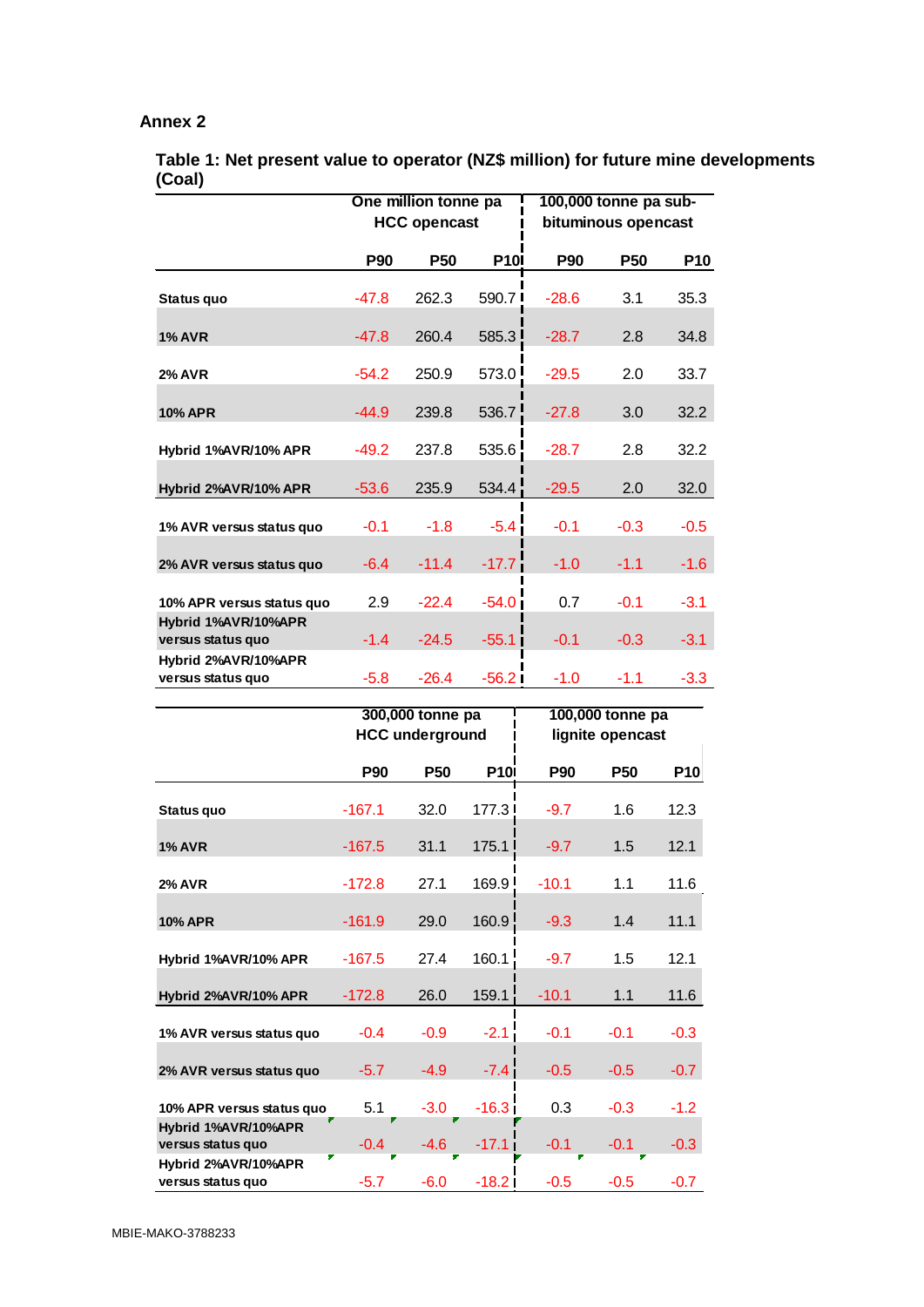|                                          |            | Opencast gold mine |                 | Underground gold mine |            |                 | Alluvial gold mine |            |            |
|------------------------------------------|------------|--------------------|-----------------|-----------------------|------------|-----------------|--------------------|------------|------------|
|                                          | <b>P90</b> | <b>P50</b>         | P <sub>10</sub> | <b>P90</b>            | <b>P50</b> | P <sub>10</sub> | <b>P90</b>         | <b>P50</b> | <b>P10</b> |
| Status quo                               | $-452.3$   | 175.0              | 1,041.3         | $-119.5$              | 312.9      | 861.6           | $-5.4$             | 4.7        | 11.7       |
| <b>1% AVR</b>                            | $-452.3$   | 190.4              | 1,069.2         | $-106.6$              | 329.7      | 884.5           | $-5.4$             | 4.4        | 12.0       |
| <b>2% AVR</b>                            | $-461.1$   | 174.3              | 1,040.1         | $-120.1$              | 312.1      | 860.4           | $-5.7$             | 4.4        | 11.6       |
| <b>10% APR</b>                           | $-441.8$   | 171.9              | 976.7           | $-113.0$              | 287.6      | 794.6           | $-5.0$             | 4.7        | 11.1       |
| Hybrid 1%AVR/10% APR                     | $-452.3$   | 167.4              | 972.9           | $-120.5$              | 282.6      | 789.8           | $-5.4$             | 4.4        | 12.0       |
| Hybrid 2%AVR/10% APR                     | $-461.1$   | 162.5              | 969.0           | $-128.0$              | 277.6      | 785.0           | $-5.7$             | 5.0        | 11.6       |
| 1% AVR versus status quo                 | 0.0        | 15.3               | 27.9            | 12.9                  | 16.8       | 23.0            | 0.0                | $-0.3$     | 0.3        |
| 2% AVR versus status quo                 | $-8.8$     | $-0.7$             | $-1.1$          | $-0.6$                | $-0.8$     | $-1.2$          | $-0.4$             | $-0.2$     | $-0.0$     |
| 10% APR versus status quo                | 10.5       | $-3.1$             | $-64.6$         | 6.6                   | $-25.3$    | $-67.0$         | 0.4                | 0.0        | $-0.6$     |
| Hybrid 1%AVR/10%APR<br>versus status quo | 0.0        | $-7.6$             | $-68.4$         | $-1.0$                | $-30.3$    | $-71.8$         | 0.0                | $-0.3$     | 0.3        |
| Hybrid 2%AVR/10%APR<br>versus status quo | $-8.8$     | $-12.6$            | $-72.2$         | $-8.5$                | $-35.3$    | $-76.6$         | $-0.4$             | 0.3        | $-0.0$     |

**Table 2: Net present value to operator (NZ\$ million) for future mine developments (Gold)**

### **Table 3: Net present value to operator (NZ\$ million) for future mine developments (PGE)**

|                                          | One million tonne pa mine I |            |                   | 700,000 tonne pa mine<br>Two million tonne pa mine |            |                    |            |            |            |
|------------------------------------------|-----------------------------|------------|-------------------|----------------------------------------------------|------------|--------------------|------------|------------|------------|
|                                          | <b>P90</b>                  | <b>P50</b> | P <sub>10</sub> ! | <b>P90</b>                                         | <b>P50</b> | P <sub>10</sub>    | <b>P90</b> | <b>P50</b> | <b>P10</b> |
| Status quo                               | 83.9                        | 266.4      | 523.2             | $-214.2$                                           | $-35.3$    | 113.5              | 702.6      | 1,149.5    | 1,629.7    |
| <b>1% AVR</b>                            | 89.8                        | 275.1      | 534.5             | $-214.2$                                           | $-35.0$    | 118.5              | 718.9      | 1,172.2    | 1,658.1    |
| <b>2% AVR</b>                            | 82.8                        | 266.4      | 523.0             | $-218.0$                                           | $-41.3$    | 112.2              | 702.6      | 1,149.5    | 1,629.7    |
| <b>10% APR</b>                           | 86.2                        | 255.4      | 491.3             | $-209.6$                                           | $-28.5$    | 111.9              | 661.5      | 1,075.8    | 1,518.2    |
| Hybrid 1%AVR/10% APR                     | 85.6                        | 255.1      | 491.0             | $-214.2$                                           | $-35.0$    | 111.5              | 661.5      | 1,075.8    | 1,518.2    |
| Hybrid 2%AVR/10% APR                     | 82.8                        | 254.9      | 490.7             | $-218.0$                                           | $-41.3$    | 109.9 <sub>1</sub> | 661.5      | 1,075.8    | 1,518.2    |
| 1% AVR versus status quo                 | 5.9                         | 8.8        | 11.3              | 0.0                                                | 0.3        | 5.0 <sup>1</sup>   | 16.3       | 22.7       | 28.4       |
| 2% AVR versus status quo                 | $-1.1$                      | 0.0        | $-0.3$            | $-3.8$                                             | $-6.0$     | $-1.2$             | 0.0        | 0.0        | 0.0        |
| 10% APR versus status quo                | 2.3                         | $-11.0$    | $-32.0$           | 4.6                                                | 6.8        | $-1.6$             | $-41.2$    | $-73.7$    | $-111.4$   |
| Hybrid 1%AVR/10%APR<br>versus status quo | 1.6                         | $-11.2$    | $-32.2$           | 0.0                                                | 0.3        | $-2.0$             | $-41.2$    | $-73.7$    | $-111.4$   |
| Hybrid 2%AVR/10%APR<br>versus status quo | $-1.1$                      | $-11.5$    | $-32.5$           | $-3.8$                                             | $-6.0$     | $-3.5$             | $-41.2$    | $-73.7$    | $-111.4$   |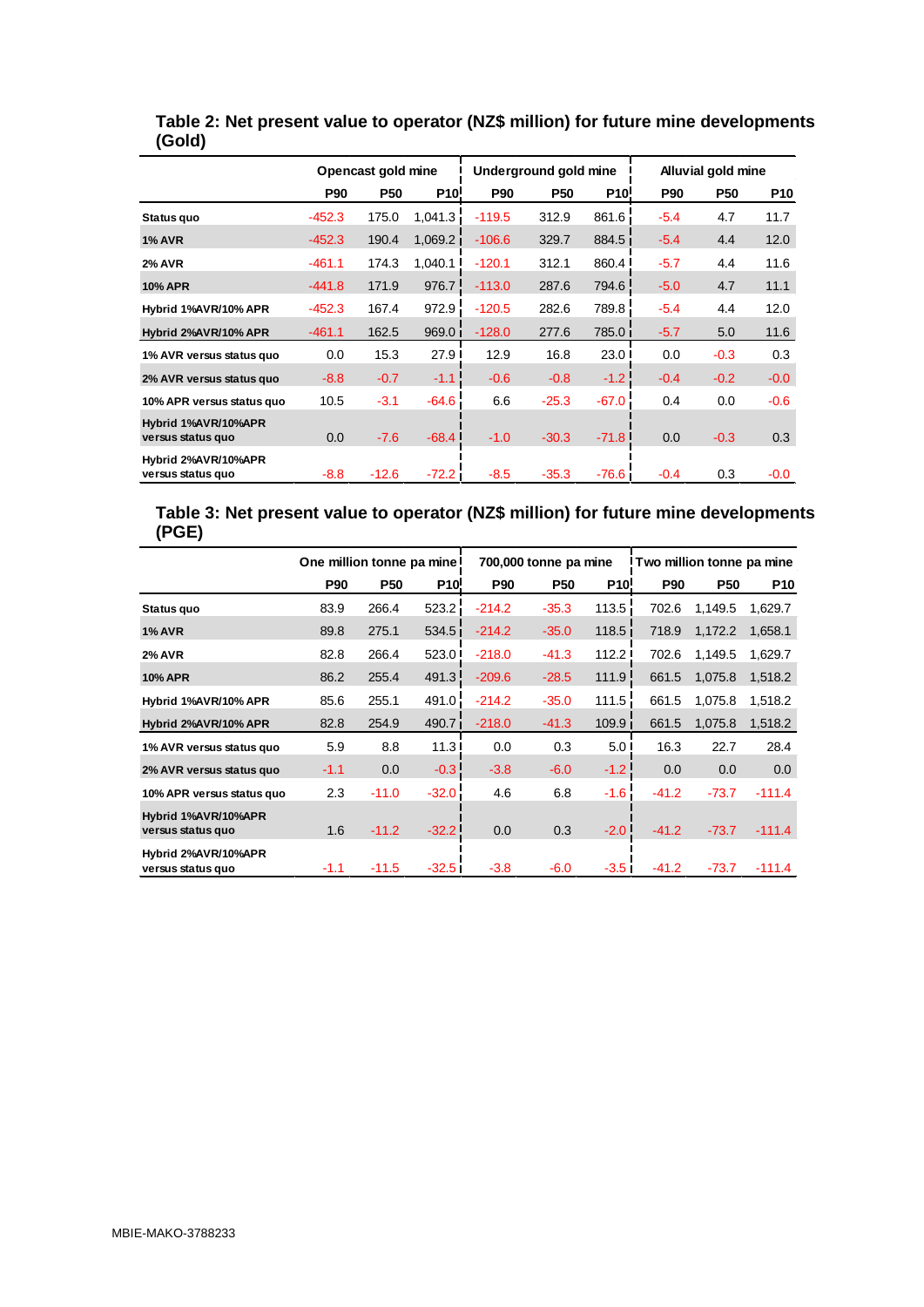|                                          |                                               |            |            | 10 million tonne pa<br>(industry price) |            |            |  |
|------------------------------------------|-----------------------------------------------|------------|------------|-----------------------------------------|------------|------------|--|
|                                          | 10 million tonne pa (low price)<br><b>P90</b> | <b>P50</b> | <b>P10</b> | <b>P90</b>                              | <b>P50</b> | <b>P10</b> |  |
| Status quo (1% AVR / 5% APR)             | $-398.7$                                      | 77.6       | 546.5      | 29.9                                    | 508.2      | 1,120.3    |  |
| <b>1% AVR</b>                            | $-398.7$                                      | 84.4       | 569.5      | 32.8                                    | 531.1      | 1,168.1    |  |
| <b>2% AVR</b>                            | $-421.0$                                      | 59.6       | 540.1      | 7.7                                     | 500.7      | 1,131.6    |  |
| <b>10% APR</b>                           | $-379.0$                                      | 63.6       | 508.4      | 20.5                                    | 471.8      | 1,051.0    |  |
| Hybrid 1%AVR/10% APR                     | $-396.7$                                      | 54.3       | 502.3      | 11.1                                    | 466.7      | 1,045.5    |  |
| Hybrid 2%AVR/10% APR                     | $-414.4$                                      | 45.3       | 497.8      | 1.7                                     | 461.5      | 1,039.9    |  |
| 1% AVR versus status quo                 | 0.0                                           | 6.8        | 23.0       | 3.0                                     | 22.9       | 47.8       |  |
| 2% AVR versus status quo                 | $-22.3$                                       | $-18.0$    | $-6.4$ I   | $-22.1$                                 | $-7.5$     | 11.3       |  |
| 10% APR versus status quo                | 19.7                                          | $-14.0$    | $-38.1$    | $-9.4$                                  | $-36.4$    | $-69.3$    |  |
| Hybrid 1%AVR/10%APR<br>versus status quo | 2.0                                           | $-23.3$    | $-44.2$    | $-18.8$                                 | $-41.6$    | $-74.9$    |  |
| Hybrid 2%AVR/10%APR<br>versus status quo | $-15.7$                                       | $-32.3$    | $-48.7$    | $-28.2$                                 | $-46.7$    | $-80.5$    |  |

#### **Table 4: Net present value to operator (NZ\$ million) for future mine developments (Ironsands)**

|                                          |            | 25 million tonne pa (low-price) |                   | 25 million tonne pa (industry-price) |            |            |
|------------------------------------------|------------|---------------------------------|-------------------|--------------------------------------|------------|------------|
|                                          | <b>P90</b> | <b>P50</b>                      | P <sub>10</sub> ! | <b>P90</b>                           | <b>P50</b> | <b>P10</b> |
| Status quo (1% AVR / 5% APR)             | 996.0      | 2,790.9                         | 4,979.9           | 3,216.6                              | 5,023.4    | 7,317.1    |
| <b>1% AVR</b>                            | 1,068.2    | 2,942.6                         | 5,220.9           | 3,373.7                              | 5,265.2    | 7,639.4    |
| <b>2% AVR</b>                            | 970.5      | 2,821.9                         | 5,079.6           | 3,268.1                              | 5,114.5    | 7,450.7    |
| <b>10% APR</b>                           | 890.4      | 2,573.3                         | 4,645.2           | 2,982.9                              | 4,693.3    | 6,855.9    |
| Hybrid 1%AVR/10% APR                     | 849.8      | 2,542.0                         | 4,621.4           | 2,957.1                              | 4,674.1    | 6,835.3    |
| Hybrid 2%AVR/10% APR                     | 809.2      | 2,513.9                         | 4,597.6           | 2,934.1                              | 4,646.3    | 6,813.9    |
| 1% AVR versus status quo                 | 72.2       | 151.6                           | 241.0             | 157.1                                | 241.8      | 322.3      |
| 2% AVR versus status quo                 | $-25.4$    | 31.0                            | 99.7              | 51.5                                 | 91.1       | 133.6      |
| 10% APR versus status quo                | $-105.5$   | $-217.7$                        | $-334.7$          | $-233.7$                             | $-330.1$   | $-461.2$   |
| Hybrid 1%AVR/10%APR<br>versus status quo | $-146.1$   | $-249.0$                        | $-358.5$          | $-259.5$                             | $-349.3$   | $-481.8$   |
| Hybrid 2%AVR/10%APR                      |            |                                 |                   |                                      |            |            |
| versus status quo                        | $-186.7$   | $-277.1$                        | $-382.3$          | $-282.5$                             | $-377.1$   | $-503.2$   |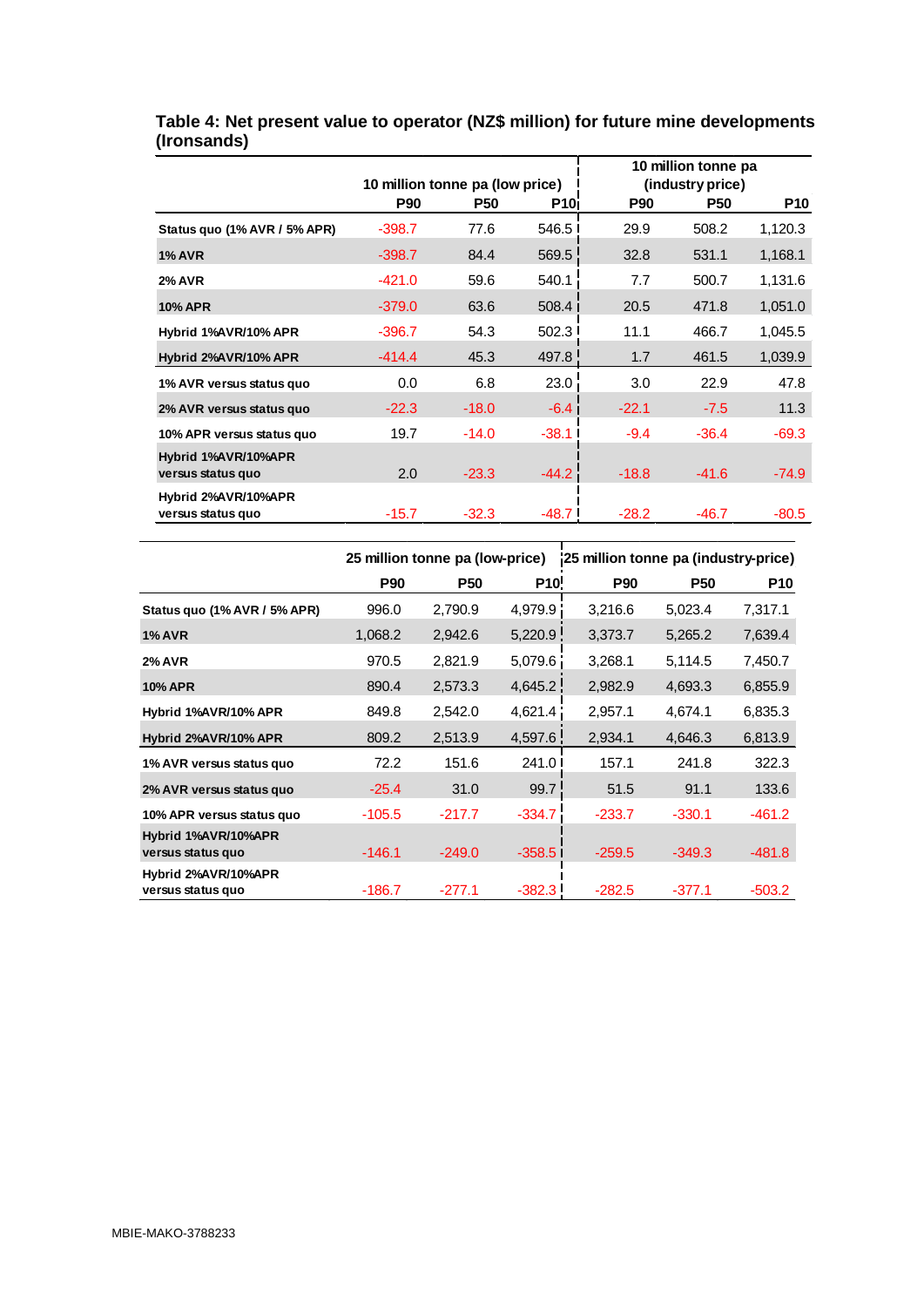|                                            |            | Base scenario |            |            | <b>Conservative scenario</b> |            | <b>Optimistic scenario</b> |            |            |
|--------------------------------------------|------------|---------------|------------|------------|------------------------------|------------|----------------------------|------------|------------|
|                                            | <b>P90</b> | <b>P50</b>    | <b>P10</b> | <b>P90</b> | <b>P50</b>                   | <b>P10</b> | <b>P90</b>                 | <b>P50</b> | <b>P10</b> |
| Status quo - 1% AVR / 5% APR               | $-16.3$    | 419.2         | 954.2      | $-942.0$   | $-179.3$                     | 471.3      | 831.9                      | 1.704.1    | 2,550.5    |
| <b>1% AVR</b>                              | $-16.3$    | 421.2         | 978.5      | $-942.0$   | $-179.3$                     | 472.6      | 831.9                      | 1,731.5    | 2,618.3    |
| <b>2% AVR</b>                              | $-37.4$    | 400.7         | 954.0      | $-966.5$   | $-203.2$                     | 446.2      | 778.1                      | 1,669.0    | 2,551.3    |
| <b>10% APR</b>                             | 1.5        | 397.3         | 903.8      | $-922.1$   | $-152.9$                     | 448.7      | 797.0                      | 1,614.2    | 2,416.1    |
| Hybrid 1%AVR / 10% APR                     | $-16.3$    | 397.3         | 903.8      | $-942.0$   | $-179.3$                     | 448.7      | 797.0                      | 1,614.2    | 2,416.1    |
| <b>Hybrid 2%AVR / 10% APR</b>              | $-37.4$    | 396.5         | 903.8      | $-966.5$   | $-203.2$                     | 443.6      | 778.1                      | 1,614.2    | 2,416.1    |
| 1% AVR versus status quo                   | 0.0        | 2.1           | 24.3       | 0.0        | 0.0                          | 1.3        | 0.0                        | 27.4       | 67.8       |
| 2% AVR versus status quo                   | $-21.1$    | $-18.4$       | $-0.2$     | $-24.5$    | $-23.9$                      | $-25.1$    | $-53.8$                    | $-35.1$    | 0.9        |
| 10% APR versus status quo                  | 17.8       | $-21.8$       | -50.4      | 19.9       | 26.3                         | $-22.6$    | $-34.9$                    | $-89.9$    | $-134.4$   |
| Hybrid 1%AVR / 10%APR<br>versus status quo | 0.0        | $-21.8$       | $-50.4$    | 0.0        | 0.0                          | $-22.6$    | $-34.9$                    | $-89.9$    | $-134.4$   |
| Hybrid 2%AVR / 10%APR<br>versus status quo | $-21.1$    | $-22.6$       | -50.4      | $-24.5$    | $-23.9$                      | $-27.7$    | $-53.8$                    | $-89.9$    | $-134.4$   |

**Table 5: Net present value to operator (NZ\$ million) for future mine developments (Phosphates)**